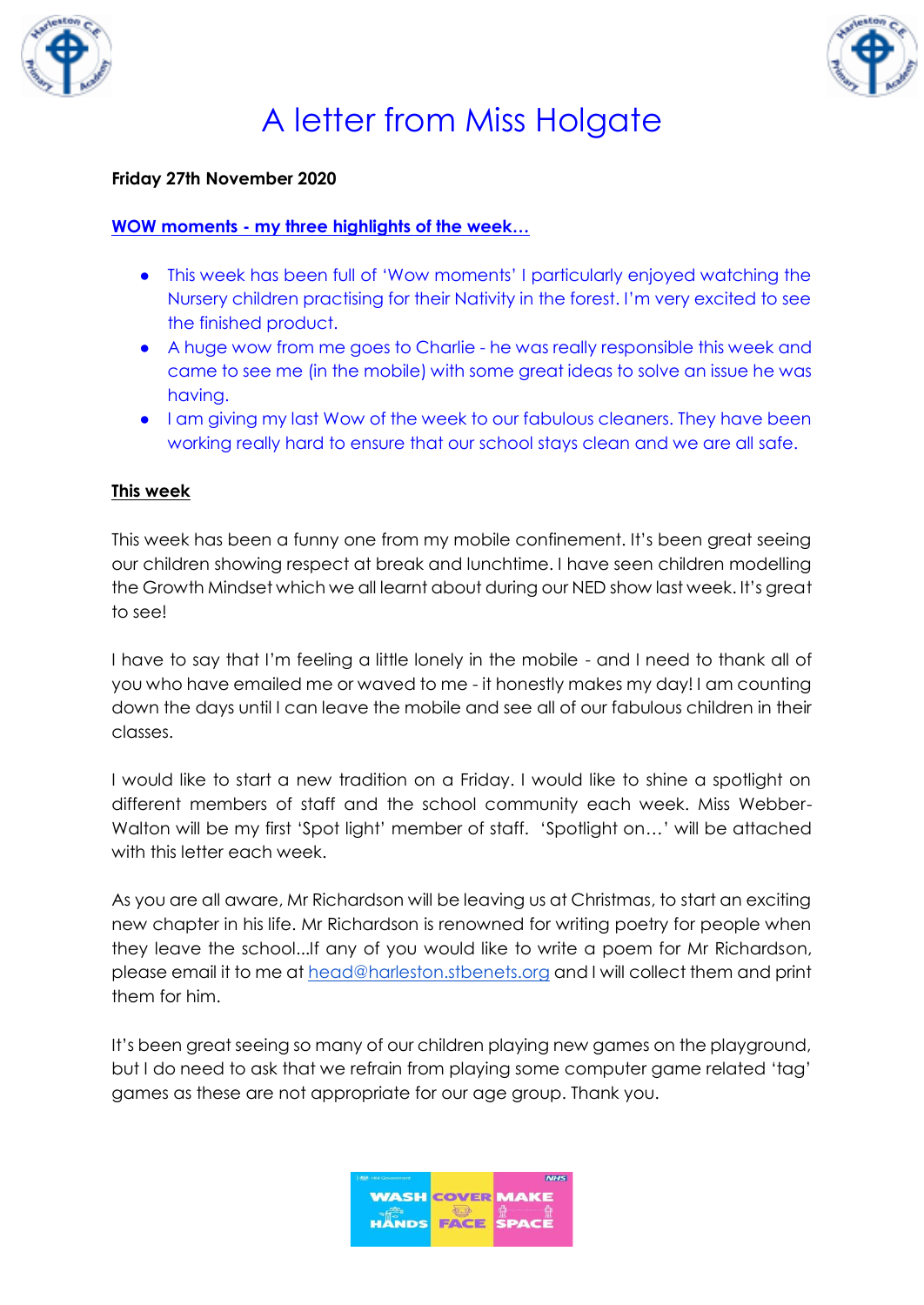



I would also like to take this opportunity to thank you all for the kind words and emails, whilst I've been in my mobile confinement. I am hoping to be free on Thursday 3rd December - but will keep you all updated! Please keep waving.

On Monday, Mr Richardson and I will be drawing the 'Friends' Advent draw' live to our children. Good Luck to everyone who has entered.

I also want to take a little time to thank all of our wonderful staff for their continued hard work at this time, we all appreciate the kind words we receive from parents and carers.

### **Focus of the week**

This week we have been looking at behaviours for learning and have worked together as a Staff to create a 'Harleston Way'. Your child may have told you about this and the competition to create a whole school poster to remind us of these behaviours. We are looking for STAR! Sitting in all lessons.

- **S** sit up straight
- **T**  track the speaker
- **A** ask and answer questions
- **R** respect for all
- **!** Interested and excited learners

Mr Richardson and I will be looking at the posters on Monday and will be choosing the winning ones. These will be photocopied and will be up around the school. I'm very excited to see all of our children's hard work.

#### **Prayer for today**

Today's prayer, which I would like to share with you, is for those who have been isolating or are shielded from those that they love. We pray that all of those in our community are safe and well.

> **God of compassion, be close to those who are ill, afraid or in isolation. In their loneliness, be their consolation; in their anxiety, be their hope; in their darkness, be their light; through him who suffered alone on the cross, but reigns with you in glory, Jesus Christ our Lord. Amen.**

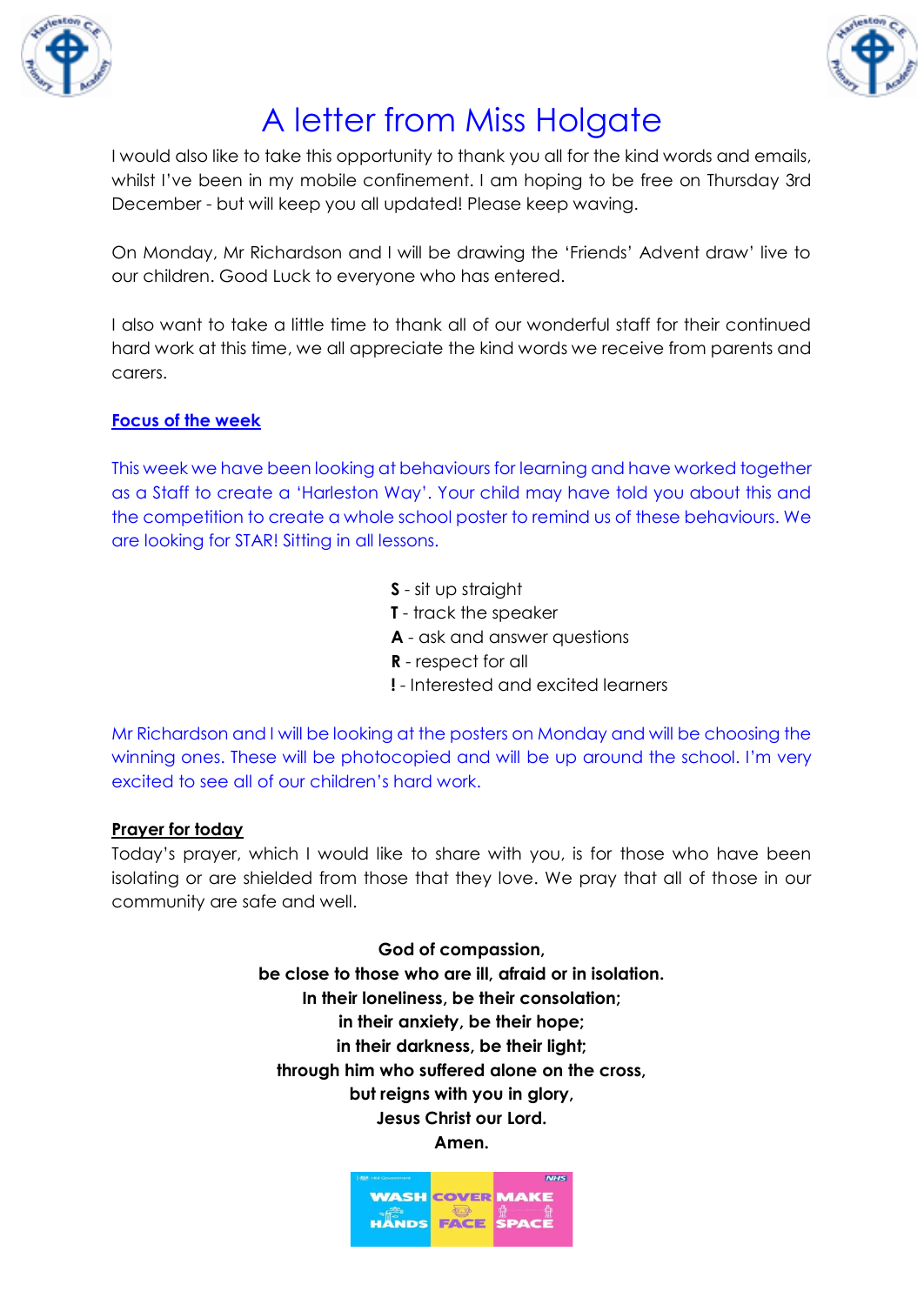



### **Coming up**

Parents' evenings will be the week beginning 7th December. The office will be sending you a letter with how to sign up to yours.

> EYFS and Year 1 - will be using Tapestry. Year 2 and KS2 - will be using video calls.

Christingle We will be having two Christingle services for the children this year - they will be outside and socially distanced. These will be on 11th December 2020. Unfortunately, this year we will be unable to invite parents/carers because of our Covid-19 restrictions. We will be sharing pictures and short videos on our Twitter account and on our website.

Last day of term The last day of term is Friday 18th December - there will be a letter coming out tonight in conjunction with ASHS. We will be finishing school between 1pm-1.30pm. Please see attached letter for more information.

Christmas Cards We have had to risk assess Christmas cards coming into school and think that it would be lovely to continue with this. We are asking that Christmas cards come into school between 7th - 11th December and will be given to children on the last week of term. This will allow them to be quarantined.

Nativities These will be recorded and added to Tapestry for you to watch. I'm very much looking forward to these - please remember that we do not need costumes this year, but if you would like your child to wear one, they will have to wear it all day at school.

Christmas Lunch Hooray! We have been able to arrange Christmas Lunch for the whole school. Key Stage 2 will be able to order a hot Christmas lunch - we will be using 'takeaway' style containers to allow all pupils (and staff) to enjoy our Christmas meal. Christmas Lunch will be on Wednesday 16th December. We will be sending a form via MyEd which must be completed and returned by 12.00pm Monday 7th December. Any orders received after this date cannot be processed

P.E. Each class will be reverting back to having a single PE session each week, which will allow them to fully engage with the curriculum. We would like children to wear their PE kit to school. An email was sent by Mrs Beaumont and Miss Stead yesterday.

| <b>RES HM Government</b> |                        | <b>NHS</b>   |
|--------------------------|------------------------|--------------|
|                          | <b>WASH COVER MAKE</b> |              |
| <b>HANDS</b>             | FACE                   | <b>SPACE</b> |
|                          |                        |              |